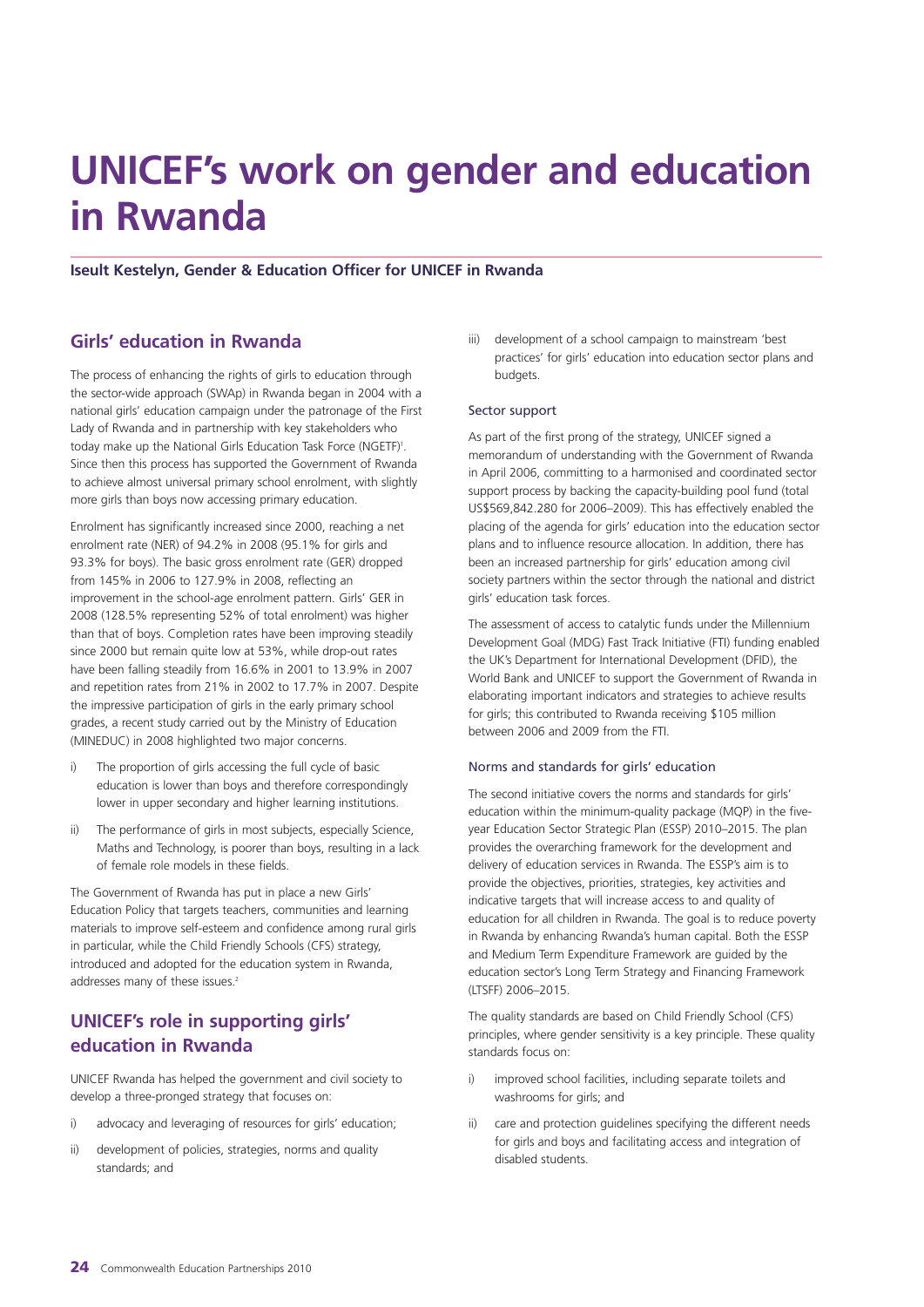The CFS principles include:

- a gender-sensitive teaching methodology;
- incorporating a gender-sensitive code of conduct in school regulations;
- involving females in school management and in Parent Teacher Committees (PTCs);
- empowering gender clubs at school level;
- putting a sex desegregated data collection system in place; and
- allocating a gender-sensitive budget at school level.

In April 2008, the girls' education policy was approved by MINEDUC, and in July 2009, a girls' education strategic plan 2009–2013 was validated.

#### The five-year school campaign

The third initiative is a countrywide five-year school campaign that was launched in 2007. The campaign's aims were to improve the retention and academic achievement of girls in primary and secondary schools and to address barriers at national and district levels. These barriers to education for girls include: poverty; sexual harassment and violence; lack of female role models; gender bias in teaching and curriculum; the belief that girls were incapable of learning Maths or Science; cultural preference for educating boys; low self-esteem among girls; and even the lack of separate latrines (with water provision) for girls.

In Rwanda, based on the 2002 census, there are more than 100,000 child-headed households as a consequence of the genocide, AIDS and high maternal mortality rate. Traditionally, girls are expected to take care of the household, even when both parents are present. Girls spend hours cooking, cleaning and caring for babies. In short, many girls have little time to study.<sup>3</sup>

Through active, grass-roots partnerships, the school campaign directly influences the attitudes and practices of schools, local

authorities and the wider communities. It also helps schools to improve the quality of their environment, teaching methods and extra-curricular activities. See Box below for some of the standards of quality.

A priority of MINEDUC's National Girls' Education Taskforce (NGETF), and defined in the FTI assessment, is that the school campaign is now to be integrated in the sector's three-year Medium Term Expenditure Framework. The campaign is supported by UNICEF and involves a unique partnership between MINEDUC, the Forum for African Women Educationalists (FAWE), and the First Lady's Imbuto Foundation, which awards annual grants and prizes to schools that excel in retaining girl pupils. These prizes range from new science laboratories and sports facilities, to ICT equipment, school gardens, school fees and a monetary award to improve the learning environment that focuses on girls' attendance.4 The campaign thus recognises schools that improve teaching, school environment and governance, and that measurably increase girls' achievement, retention and completion. However, it is worth noting that the criteria of selection have to be approved each year by the NGETF so as not to reward the same schools each year.

While it is initiated and launched at the national level, the campaign is locally driven, operating in all of Rwanda's 30 districts. MINEDUC, together with the districts, selects the schools based on the criteria agreed by the NGETF. After the schools have been selected, UNICEF and MINEDUC reward the schools at national and district level, and the NGETF, at national and district level, facilitates this. The district-level NGETF committees include representatives from civil society, the army, the police and district officers for planning, education and health.

The main goal of the school campaign is to achieve quality education for all, including girls. Educated women's contributions will be essential if Rwanda is to achieve its vision of having a healthy, knowledge-based society and economy by 2020. The current ESSP 2010–2015 has the goal that 'every girl and boy in

## **Standards of quality as defined by the Ministry of Education**

- To create a gender-sensitive school environment that encourages girls to speak out and participate in the classroom and become involved in after-school activities.
- To create a gender-sensitive school environment that prohibits sexual harassment and violence through a code of conduct within the school regulations.
- To put together a well-documented school population profile (gender, orphans, impaired, etc.) and data on retention and achievement for girls of each grade collected (sex disaggregated data also for teachers and school management).
- To offer psycho-social support to students, such as mentoring and counselling.
- To provide adequate water and sanitation facilities, separated for girls and boys.
- To put special protection measures in place for girls, orphans and other vulnerable children.
- To encourage healthy practices, such as hand washing, and providing potable water for school children, waste management and protection of the environment.
- To improve school governance, with increased participation of student representatives or clubs, parents and teacher associations, and other relevant community members.
- To provide an improved school environment and facilities, including sports facilities – and sports teams for both boys and girls.
- To create an improved school curriculum, including life skills and other relevant topics.